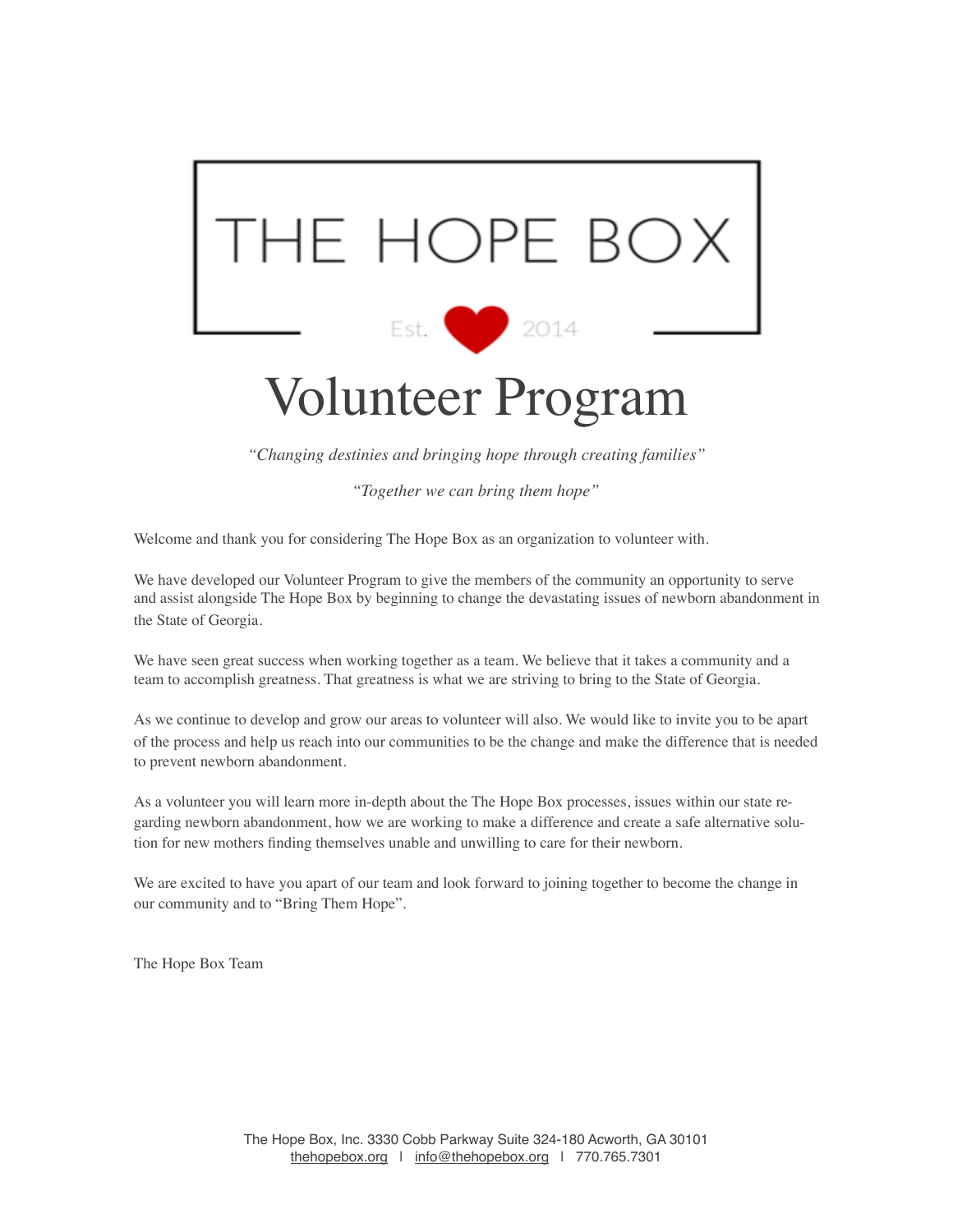## Volunteer Application

|                                                     | ┻.<br><b>A</b>                                        |  |  |  |  |  |
|-----------------------------------------------------|-------------------------------------------------------|--|--|--|--|--|
| <b>Personal Info</b>                                |                                                       |  |  |  |  |  |
| Name:                                               | Sex (circle):<br>Male<br>Female                       |  |  |  |  |  |
| Email:                                              | Date of Birth:                                        |  |  |  |  |  |
| Over 18 (circle):<br>Yes<br>No                      |                                                       |  |  |  |  |  |
| Phone #:                                            |                                                       |  |  |  |  |  |
| <b>Street Address:</b>                              |                                                       |  |  |  |  |  |
| State:<br>City:                                     | Zip code:                                             |  |  |  |  |  |
|                                                     |                                                       |  |  |  |  |  |
| <b>Work History</b>                                 |                                                       |  |  |  |  |  |
| Occupation:                                         | Currently employed (circle):<br>N <sub>o</sub><br>Yes |  |  |  |  |  |
| Employer:                                           |                                                       |  |  |  |  |  |
| Are you will to volunteer your occupational skills: | Yes<br>No                                             |  |  |  |  |  |
| You may attach your resume if desired.              |                                                       |  |  |  |  |  |
| Additional Info (optional):                         |                                                       |  |  |  |  |  |
|                                                     |                                                       |  |  |  |  |  |
|                                                     |                                                       |  |  |  |  |  |
| College Student Info. (skip if not enrolled)        |                                                       |  |  |  |  |  |
| College:                                            |                                                       |  |  |  |  |  |
| Student Year:                                       | Major:                                                |  |  |  |  |  |
| Medical Student (circle):<br>Yes<br>N <sub>o</sub>  |                                                       |  |  |  |  |  |
|                                                     |                                                       |  |  |  |  |  |

Area of Medical Study: Additional Info (optional):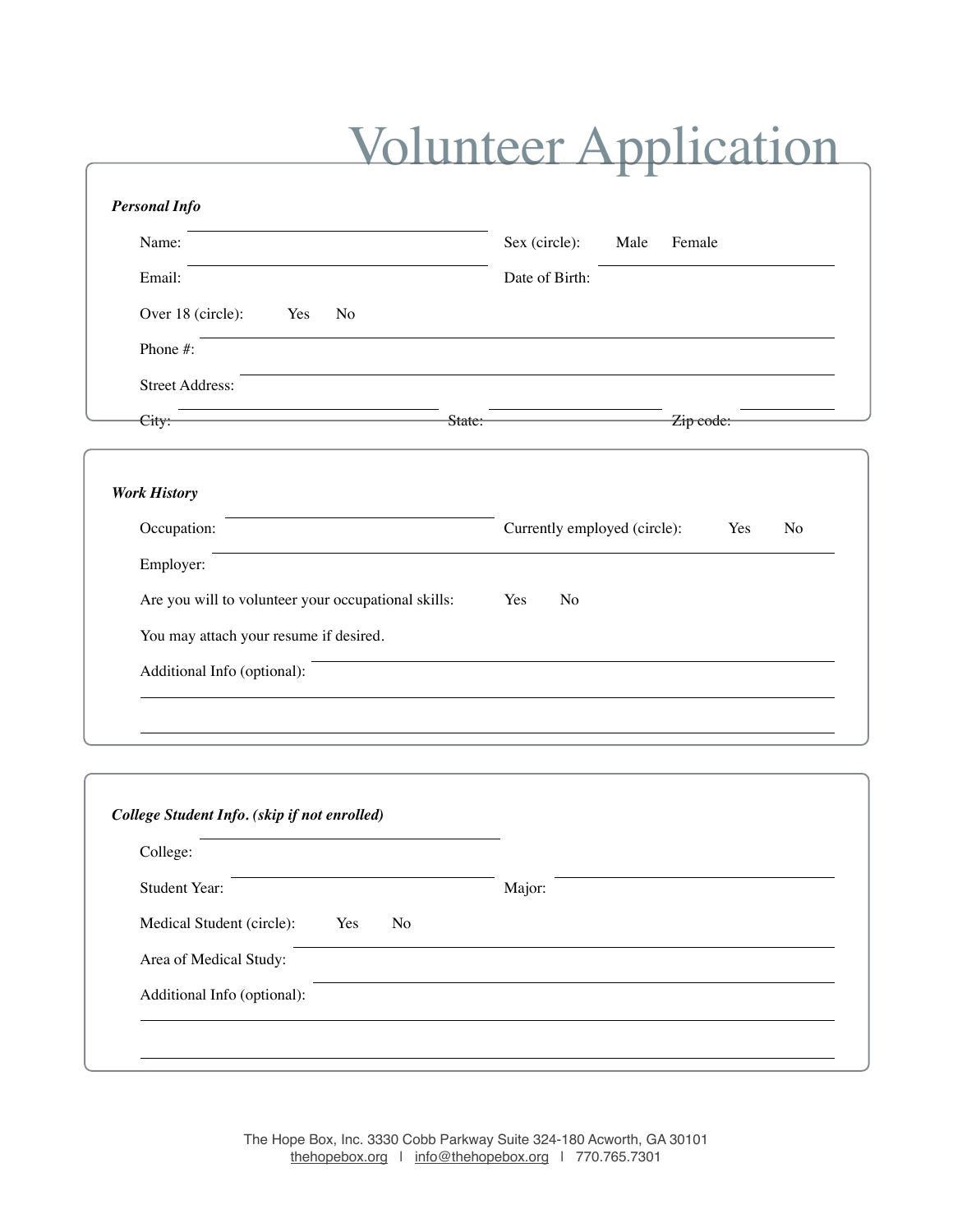| Below, please share more about yourself: |  |  |  |  |  |  |
|------------------------------------------|--|--|--|--|--|--|
|                                          |  |  |  |  |  |  |
|                                          |  |  |  |  |  |  |
|                                          |  |  |  |  |  |  |
|                                          |  |  |  |  |  |  |
|                                          |  |  |  |  |  |  |

I authorize by signing below all information stated above is correct to my knowledge and I agree that my electronic signature (if provided) is as equivalent to my handwritten signature.

Applicant's Signature Date

Parent/Guardian Signature Date (If under 18 years old, Parent or Guardian must also sign.)

\_\_\_\_\_\_\_\_\_\_\_\_\_\_\_\_\_\_\_\_\_\_\_\_\_\_\_\_\_\_\_\_\_\_\_\_\_\_\_\_\_\_\_\_\_\_\_\_\_\_\_\_\_\_\_\_

\_\_\_\_\_\_\_\_\_\_\_\_\_\_\_\_\_\_\_\_\_\_\_\_\_\_\_\_\_\_\_\_\_\_\_\_\_\_\_\_\_\_\_\_\_\_\_\_\_\_\_\_\_\_\_\_